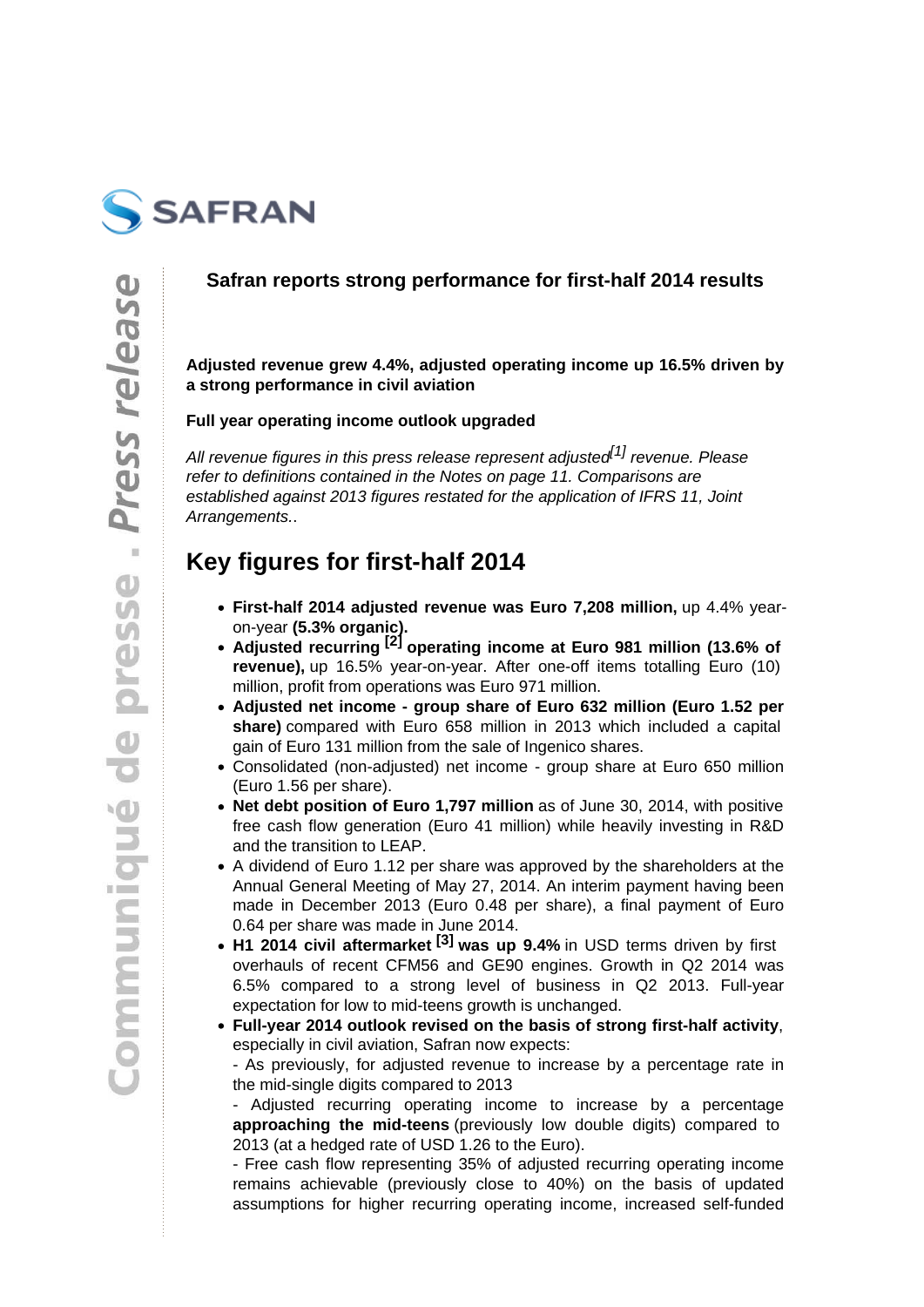

R&D and tangible capex, an element of uncertainty being the amount of advance payments and the rhythm of payments by state-clients in the second half.

## **Key business highlights for first-half 2014**

- During the Farnborough Air Show, CFM recorded orders for 1,062 new engines (862 LEAP & 200 CFM56), in addition to LEAP and CFM56 services agreements, at a combined value of USD 21.4 billion at list price. **Following the air show, the LEAP order book stands at over 7,500 engines** (orders and commitments).
- **Safran will participate in GE's new engine, the GE9X, selected by Boeing as the exclusive powerplant on its new 777X long-range**. Safran will have a total stake in this new engine programme of slightly more than 11%.
- **Safran was selected by Airbus** to supply the nacelle for the future A330neo. These nacelles will use Safran's expertise in the use of composite materials, acoustic treatment and system architecture incorporated in the Airbus A380 nacelles.
- **CFM International has initiated ground testing of the first LEAP-1B engine for the 737 MAX**. The LEAP-1B engine fired for the first time on June 13th, three days ahead of the schedule set when the program was launched in 2011. After a series of break-in runs, the engine has successfully reached full take-off thrust.
- **Safran and Airbus Group have agreed to create a 50-50 joint venture**   $\bullet$ **to gather ultimately into a single corporate entity the launcher systems from Airbus Group and the space propulsion systems from Safran**. Signing of the programme joint venture transaction and initial start of operations (phase 1) are expected before the end of 2014.
- **Safran completed the acquisition of the Aerospace Power Distribution Management Solutions and Integrated Cockpit Solutions business of Eaton**. The business is consolidated with effect from May 9, 2014.
- At the Eurosatory 2014 international defense show near Paris, **Safran showcased PASEO, a new generation of combat vehicle sights**, which offers unrivaled performance in the detection, identification and designation of air-land threats, based on the integration of very-high-resolution digital optronic sensors.
- **The TSA Pre?™ programme continued to grow and is now fully**   $\bullet$ **operational in 29 out of the 45 major airports** participating in the programme. Under its Universal Enrolment Services (UES) contract with TSA, MorphoTrust USA is the only authorized provider of the TSA Pre?™ application programme which enables trusted travellers to speed through airport screening.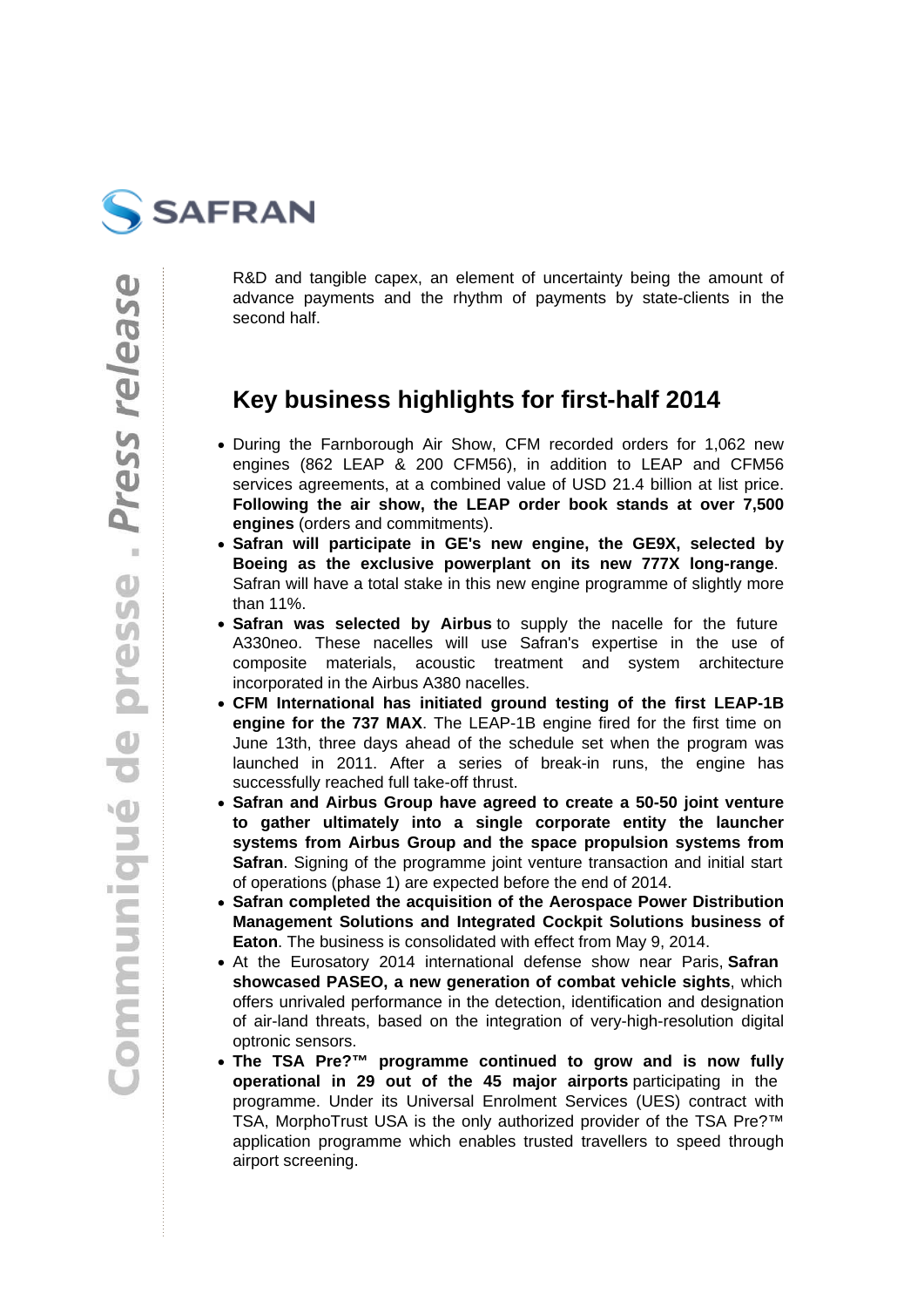

\*\*\*

**Paris, July 31, 2014** - The Board of Directors of Safran (Euronext Paris: SAF) met in Paris on July 30, 2014 to approve the financial statements for the first-half of 2014.

### **Executive commentary**

Chairman and CEO Jean-Paul Herteman commented:

"Safran posted record profitability in the first half 2014 with recurring operating income up 16.5%, standing at 13.6% of turnover, demonstrating once again our ability to deliver across all our businesses.

In addition, the excellent commercial activity, topped off by the Farnborough air show, continued to provide comfort in the demand for our technologies. The CFM56 programme is lasting longer, the LEAP programme is selling faster and we scored successes on new programmes such as the GE9X and the A330neo which will bolster our long term standing.

The very healthy and profitable growth we are experiencing in civil aerospace allows us to raise our profitability guidance for 2014 while bringing more resources to bear in order to strengthen our supply chain and increase our development capacity to manage the ever higher programme volumes and rhythms as well as additional opportunities. We now expect our R&D and capex in 2014 each to be somewhat higher this year than last, as a consequence of the outstanding commercial success of these programmes. However, a decline in cash consuming investments (capex, R&D) is confirmed for 2015/16.

Favourable aftermarket indicators and strong original equipment output, underpinned by growing air traffic and aircraft programme rates, provide a strong foundation for our medium and long term forecasts."

## **First-half 2014 results**

Safran delivered very good progress in performance in first-half 2014.

**Solid growth in revenue**. For first-half 2014, Safran's revenue was Euro 7,208 million, compared to Euro 6,907 million in the same period a year ago, a 4.4% year-on-year increase. On an organic basis, revenue grew by 5.3%.

First-half 2014 revenue increased by Euro 301 million on a reported basis, or by Euro 365 million on an organic basis. Organic growth was driven primarily by continued momentum in most Aerospace activities (OE and services). Avionics and the Security business also contributed to this performance.

Organic revenue was determined by applying constant exchange rates and by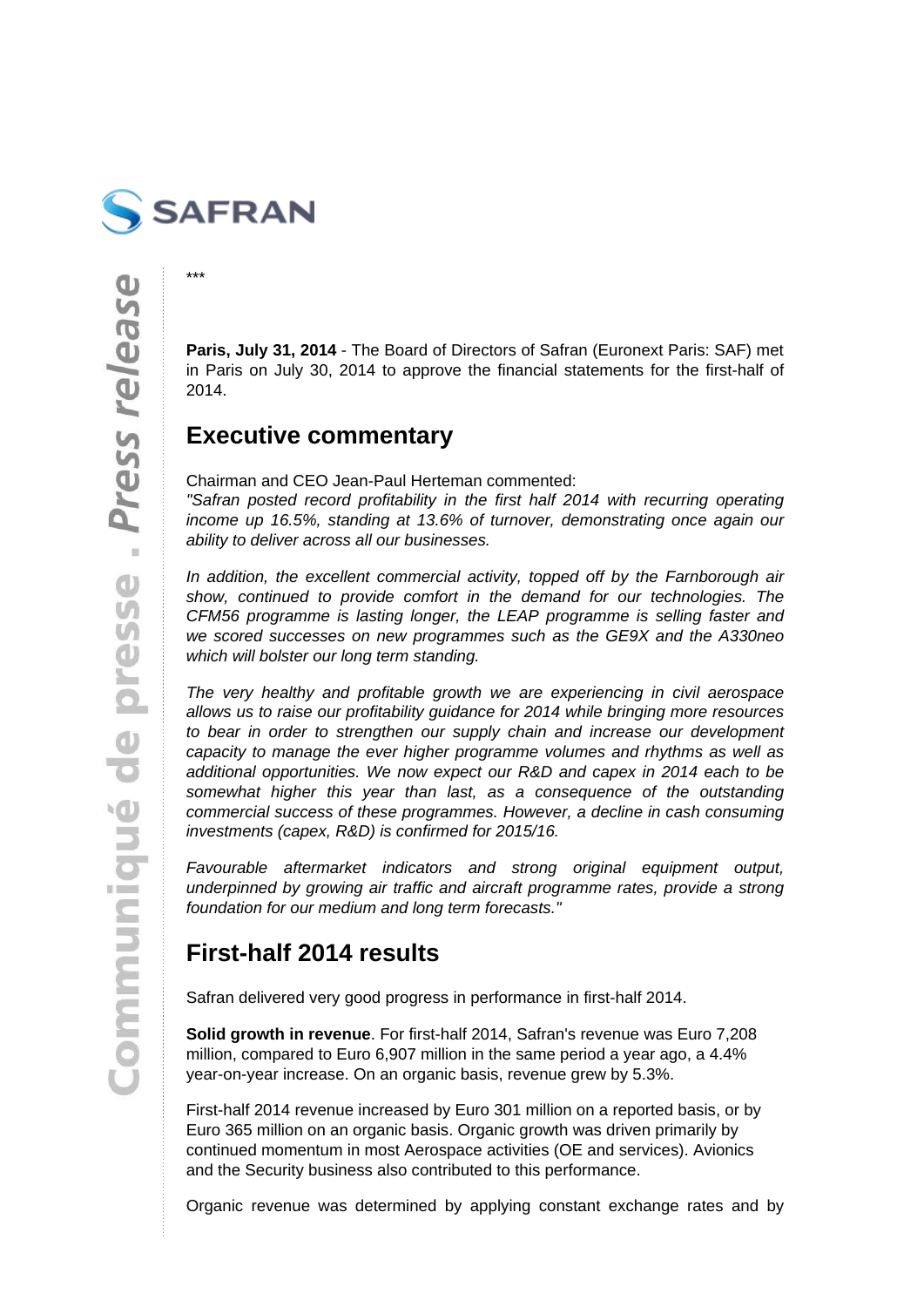

excluding the effects of changes in structure. Hence, the following calculations were applied:

| Reported growth                                                        |                               | $4.4\%$ |
|------------------------------------------------------------------------|-------------------------------|---------|
| Impact of acquisitions,<br>newly consolidated activities and disposals | Euro $(55)$ million $(0.8)$ % |         |
| Currency impact                                                        | Euro 119 million $1.7\%$      |         |
| Organic growth                                                         |                               | $5.3\%$ |

The unfavourable currency impact on revenue of Euro (119) million for first-half 2014 reflected a globally negative translation effect on revenue generated in foreign currencies, notably in USD, CAD and Brazilian Real. The Group's average spot rate was USD 1.37 to the Euro in the first half 2014 vs. USD 1.31 in the yearago period. The Group's hedge rate improved to USD 1.26 to the Euro in the first half 2014 from USD 1.29 in the year-ago period, somewhat mitigating the translation effect on revenue. The achieved hedged rate for 2014 is USD 1.26.

**Recurring operating margin reached 13.6% of revenue**. For first-half 2014, Safran's recurring operating income was Euro 981 million, up 16.5% compared to first-half 2013 restated figure of Euro 842 million, (12.2% of revenue). After taking into account the positive currency hedge impact (Euro 44 million) and the slight impact of acquisitions and newly consolidated activities net of disposals (Euro 14 million), organic improvement was Euro 81 million, representing 9.6% year-overyear growth. \_

This improvement was primarily driven by aerospace aftermarket activities in the Propulsion and Equipment businesses. Recurring operating income at the Defence and Security businesses was stable compared to the year-ago period.

One-off items totalled Euro (10) million during first-half 2014, including acquisition and integration costs, notably related to the activities acquired from Eaton in the period.

| In Euro million                                          | H <sub>1</sub> 2013<br>restated | H1 2014 |
|----------------------------------------------------------|---------------------------------|---------|
| <b>Adjusted recurring operating income</b>               | 842                             | 981     |
| % of revenue                                             | 12.2%                           | 13.6%   |
| Total one-off items                                      | (23)                            | (10)    |
| Capital gain (loss) on disposals                         |                                 |         |
| Impairment reversal (charge)                             | (15)                            |         |
| Other infrequent $\&$ material non-operational items (8) |                                 | (10)    |
| <b>Adjusted profit from operations</b>                   | 819                             | 971     |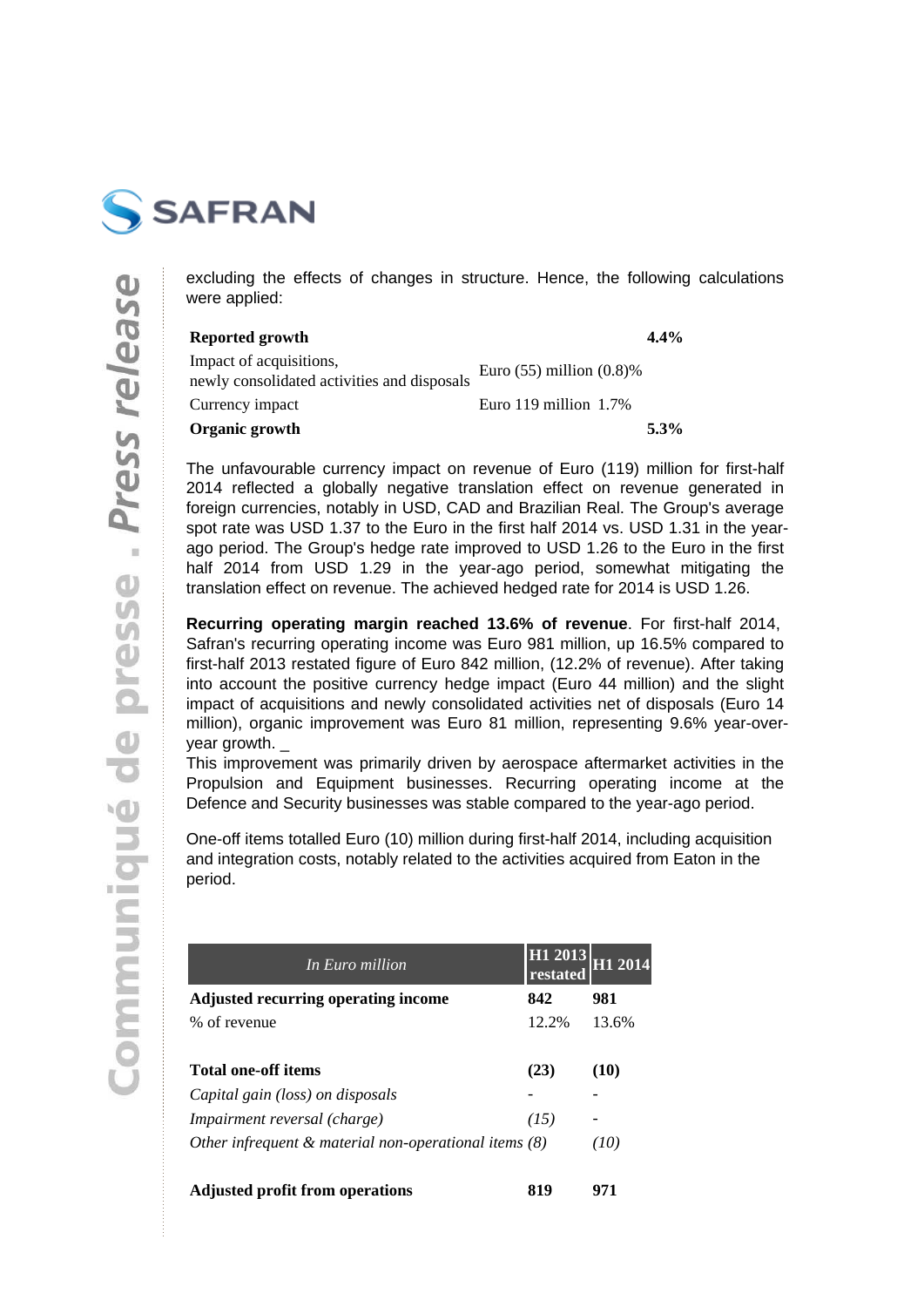

|              | In Euro million | $\frac{112013}{\text{restated}}$ H <sub>1</sub> 2014 |       |
|--------------|-----------------|------------------------------------------------------|-------|
| % of revenue |                 | 11.9%                                                | 13.5% |

Adjusted net income - group share was Euro 632 million (Euro 1.52 per share) compared with Euro 658 million (Euro 1.58 per share) in 2013 which included a capital gain of Euro 131 million from the sale of Ingenico shares. In addition to the rise in profit from operations, this improved performance includes:

- Net financial expense of Euro (11) million, including Euro (21) million of cost of debt.
- Tax expense of Euro (313) million (32.6% effective tax rate).

## **Dividend to shareholders**

A dividend of Euro 1.12 per share was approved by the shareholders at the Annual General Meeting of May 27, 2014. An interim payment having been made in December 2013 (Euro 0.48 per share), a final payment of Euro 0.64 per share was made in June 2014.

# **Equity shareholding**

Pursuant to current legislation, subsequent to the placings made by the French state in 2013, a further 3.6 million shares belonging to the French state will be offered to Safran employees and former employees via a specific subscription offer. The relevant documentation will be made available in due course.

## **Balance sheet and cash flow**

**Operations generated Euro 41 million of Free Cash Flow.** The net debt position was Euro 1,797 million as of June 30, 2014 compared to a net debt position of Euro 1,220 million as of December 31, 2013. Free cash flow generation of Euro 41 million was driven by the cash from operations of Euro 1,140 million, devoted to an increase in working capital needs of Euro (319) million to sustain rising production rates, and increased capital expenditures (Euro (299) million) and continued R&D investment. Other major cash outflows in the semester were a 2013 final dividend payment of Euro (266) million (€0.64 per share) to parent holders, and the acquisition of Eaton's power distribution management and cockpit integration activities (Euro (197) million).

As of June 30, 2014, Safran had cash & cash equivalents of Euro 1.5 billion and Euro 2.55 billion of secured and undrawn facilities available.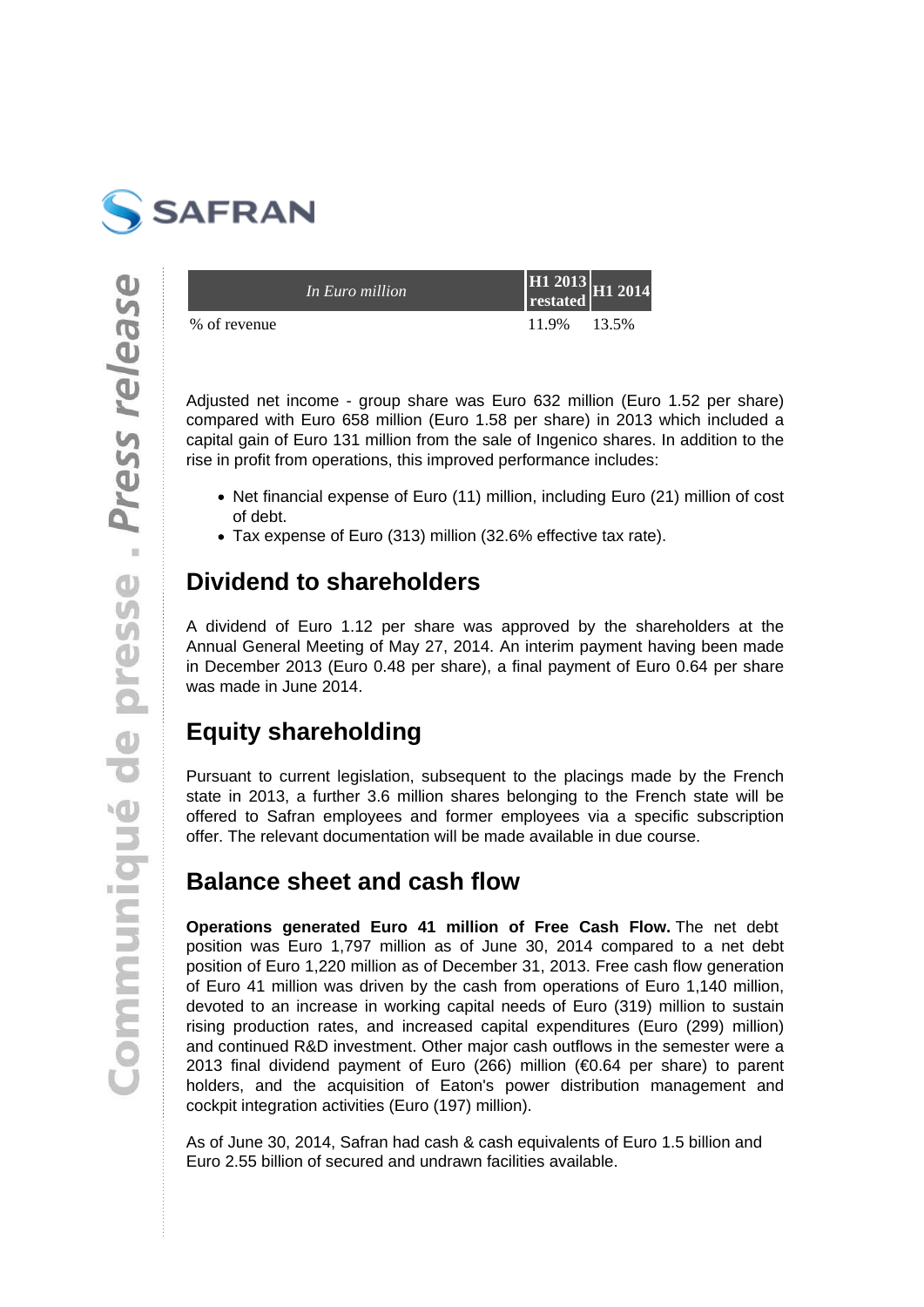

## **Capital expenditure**

Capital expenditure amounted to Euro (299) million in the first half of 2014, an increase of (72) million Euros compared to the year-ago period. The increase in capital expenditure is principally due to the intensification of the test and certification phase of the LEAP engine programme, and to the increase in carbon brakes production capacity (notably in Malaysia).

The level of investment in the first half and revisions to the production level of CFM56 and LEAP engines to be fulfilled now lead Safran to expect tangible capital expenditure in 2014 to increase by between Euro (70) million and Euro (100) million compared to 2013. In 2013, capital expenditure amounted to Euro (544) million excluding the proceeds of the sale of assets, principally an office building in Paris.

## **Research and development**

Total R&D expenditures, including customer-funded, reached Euro (982) million.

The self-funded R&D effort before research tax credit was Euro (709) million or 9.8% of revenue in first-half 2014, up Euro (122) million compared to first-half 2013. It reflects notably an intensification of the ramp-up in spending on LEAP development. The impact on recurring operating income after tax credit, capitalization and amortization was Euro (320) million, an increase of Euro (49) million compared to last year, including R&D expenditure on Silvercrest which is fully expensed since April 1, 2014.

Safran revises its forecast of R&D for 2014 given the level of spending in the first half and:

- the intensification and acceleration of the LEAP test and certification campaign;
- spending on the GE9X engine programme commencing in 2014 rather than 2015;
- higher spending on Silvercrest. The level of self-funded R&D spending should increase by Euro (50) million to Euro (100) million compared to 2013 with a lower level of capitalisation. The additional resources committed to these programmes reflect the strong demand for CFM and Safran aircraft engine technologies, attested by their outstanding commercial success.

# **Outlook**

On the basis of the positive momentum seen in the first half of 2014 in its commercial aerospace businesses and the evolution of capex and R&D, Safran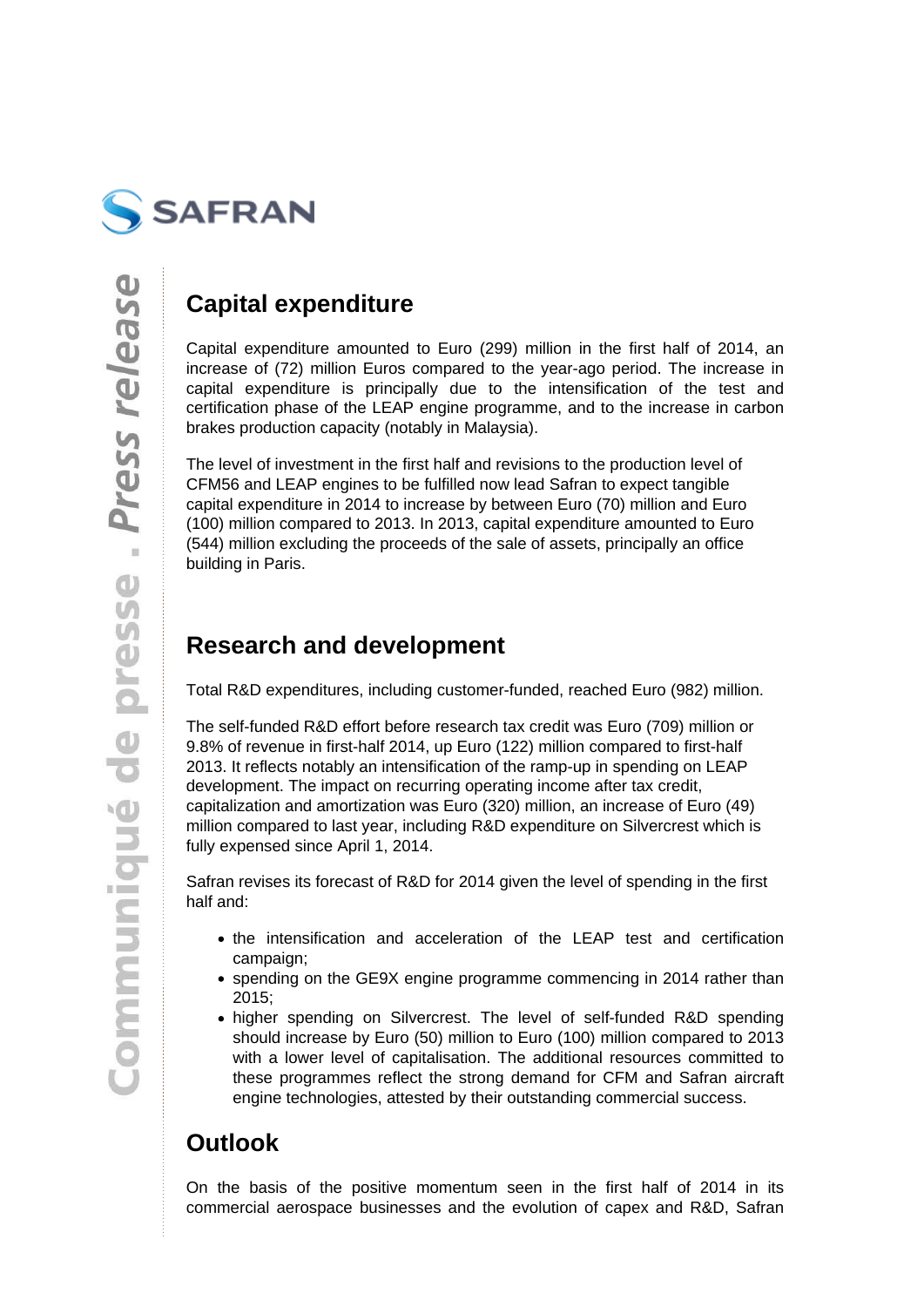

has revised some key assumptions underpinning the full-year 2014 outlook:

- A healthy increase in aerospace OE deliveries.
- Civil aftermarket increase by a percentage in the low to mid-teens.
- Revised: an increase of self-funded R&D of the order of Euro 50 million to Euro 100 million compared with 2013 with a lower level of capitalisation.
- Revised: an increase in tangible capex of the order of Euro 70 million to Euro 100 million compared with 2013.
- Profitable growth for the Security business, characterized, unlike other activities, by significant exposure to translation effect.
- Continued benefits from the on-going Safran+ plan to enhance the cost structure and reduce overhead.

In line with these assumptions Safran has adjusted profit and free cash flow guidance, detailed below:

Safran expects on a full-year basis:

- **As previously, for adjusted revenue to increase by a percentage rate in the mid-single digits compared to 2013 revenue restated for IFRS 11 (at an estimated average rate of USD 1.30 to the Euro)**. If the average EUR/USD spot rate of 1.37 were to remain throughout 2014 the mid-single digit growth objective for adjusted revenue would remain achievable, the positive effect of the improving hedge rate partially offsetting the adverse translation effect.
- **Adjusted recurring operating income to increase a percentage approaching the mid-teens (previously low double digits) compared to 2013 recurring operating income restated for IFRS 11 (at a hedged rate of USD 1.26 to the Euro).** The hedging policy isolates adjusted recurring operating income from current EUR/USD variations except for the part generated in USD by activities located in the US, subject to the translation effect when converted into Euro.
- **Free cash flow representing 35% of adjusted recurring operating income remains achievable** (previously close to 40%) on the basis of updated assumptions for higher recurring operating income, increased selffunded R&D and tangible capex, an element of uncertainty being the amount of advance payments and the rhythm of payments by state-clients in the second half.

## **Currency Hedges**

Safran now expects annual net USD exposure for 2015-17 to range between USD 6.2 billion and USD 6.5 billion due to strong growth of businesses with exposed USD-denominated revenues. 2014: Hedging is finalised at a hedged rate of USD 1.26.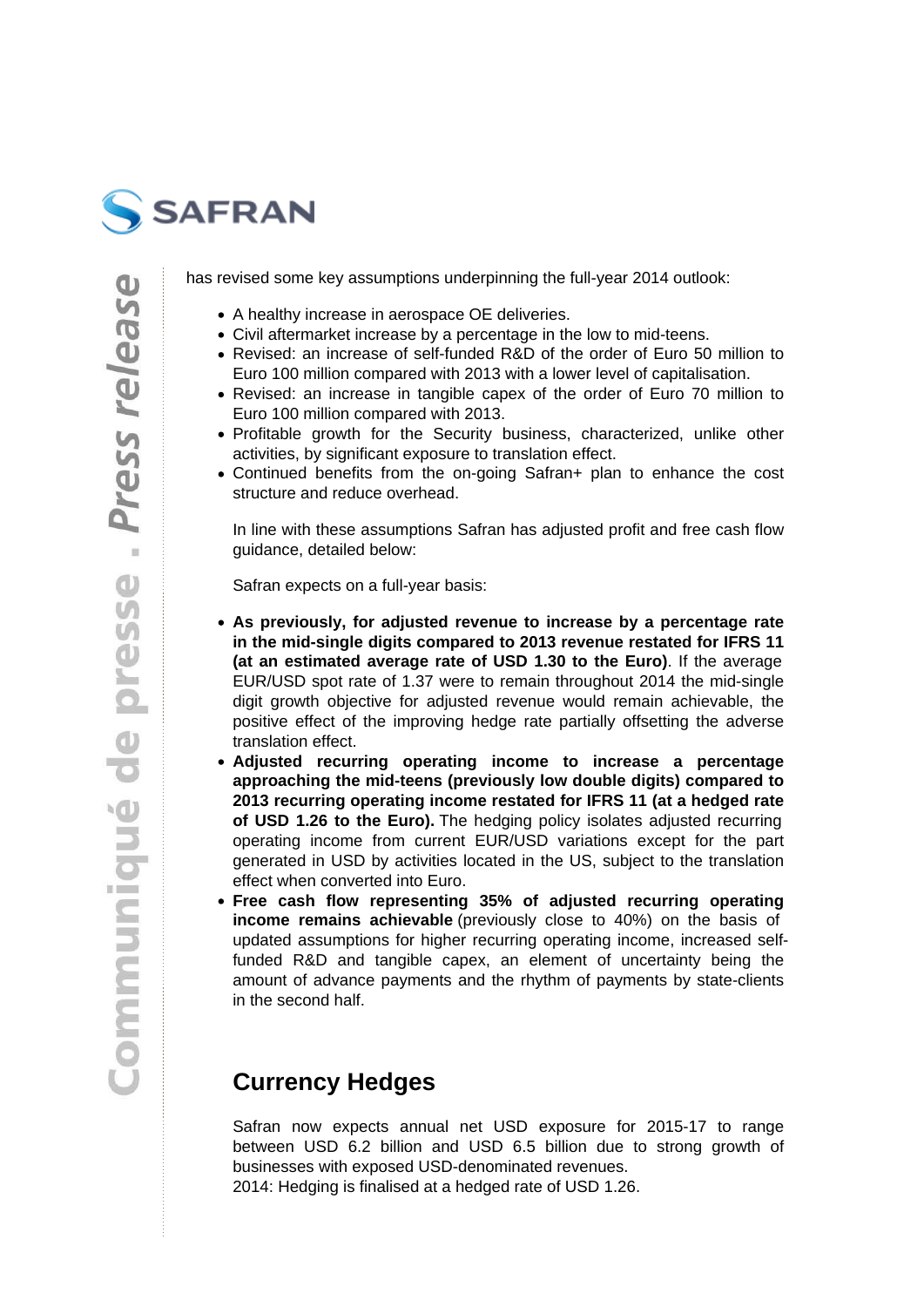

2015: Hedging is almost completed at a hedged rate of USD 1.25. Accumulators are in place to hedge the additional exposure.

2016: Exposure of USD 5.0 billion is hedged at a rate of USD 1.25 (including knock out option strategies). Hedging of an additional USD 1 billion will be added through accumulators as long as €/\$<1.38 up to end 2015. Knock out options barriers are set at various levels between USD 1.40 and USD 1.44 for limited periods of time in 2014.

2017: Exposure of USD 4.8 billion is hedged at a rate of USD 1.26 (mainly through knock out option strategies). Accumulators will allow coverage to grow to a total of USD 5.4 billion as long as  $\epsilon$ /\$<1.42 up to end 2015. The target hedge rate remains unchanged at USD 1.25. Knock out options barriers are set at various levels between USD 1.40 and USD 1.46 for limited periods of time in 2014.

Due to the use of knock out option strategies in 2016 and 2017 portfolios, effective coverage for the period will be secured in the course of 2014 depending on forex market conditions. If all or part of the options were to be knocked out the optional strategies would be adapted to new market conditions.

At July 17, 2014, the firm hedge book amounted to USD 18.3 billion.

Targeted hedged rates are as follows:

- 2014: USD 1.26 to the Euro
- 2015-17: USD 1.25 to the Euro.

### **Business commentary**

#### **Aerospace Propulsion**

First-half 2014 revenue, at Euro 3,763 million, grew by 2.5% compared to the year-ago period revenue of Euro 3,671 million, or 2.3% on an organic basis. The increase in revenue was primarily driven by strong growth in services, particularly for both high-thrust engines and CFM56. Increased volume and better mix drove civil original equipment sales modestly higher, whereas military OE dropped slightly. Sales from helicopter engine deliveries were down by a percentage in the mid-teens as the delays incurred in the first quarter were only partially resorbed.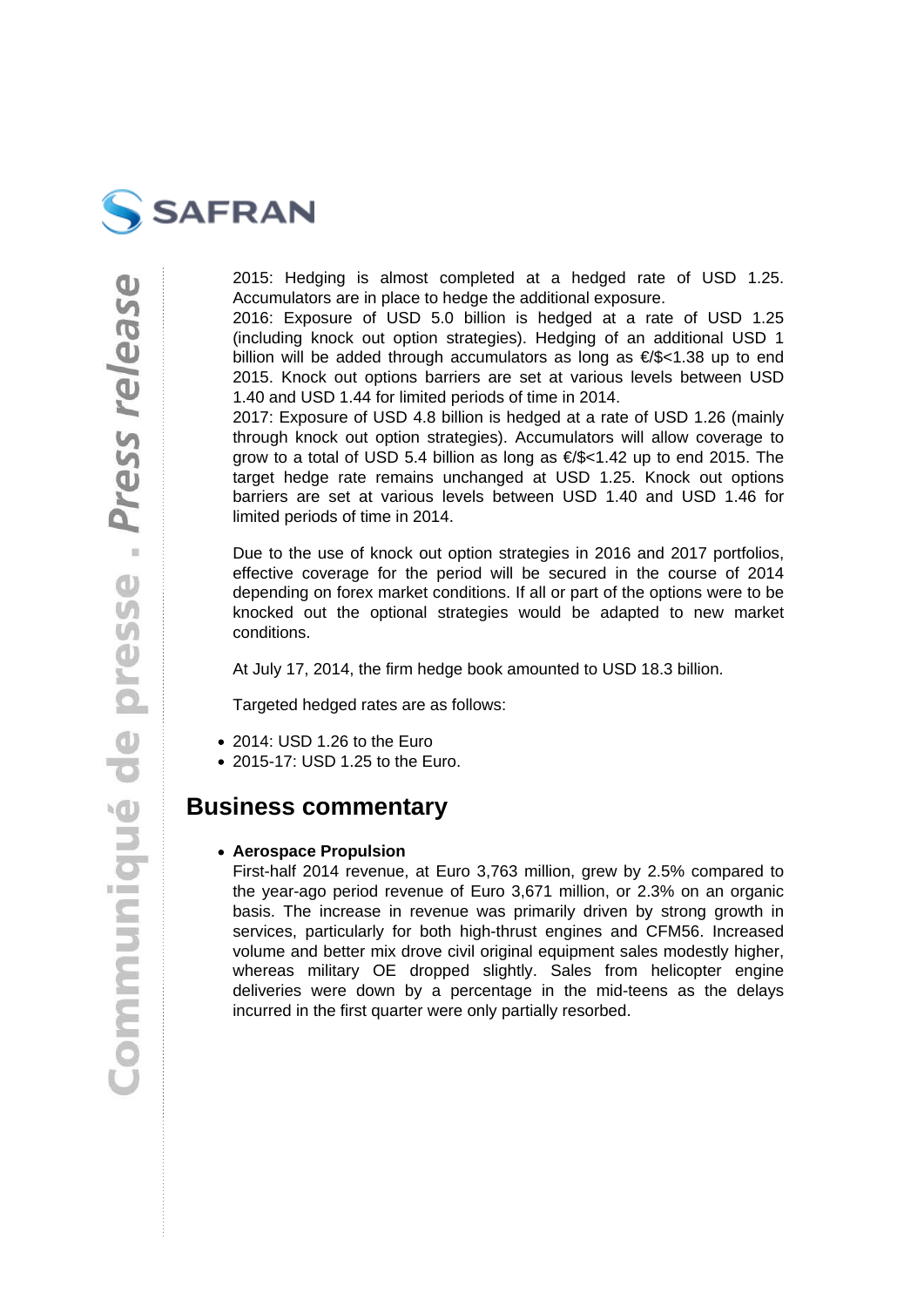

In the first-half 2014, civil aftermarket grew by 9.4% in USD terms, driven by first overhauls of recent CFM56 and GE90 engines. Individual quarters can include significant variations induced by comparison bases and variability in airline behaviour. The additional contribution of the RTM322 programme and the gradual recovery of EC225 support activities contributed to helicopter support revenue growth. Military engines aftermarket was flat. Thus, overall service revenue in Aerospace Propulsion grew by 7.1% in Euro terms and represents a 49.5% share of revenue.

First-half 2014 recurring operating income, at 19.8% of revenue, was Euro 745 million, up 18.1% compared to Euro 631 million (17.2% of revenue) in the year-ago period. This improvement reflects the favourable trends in civil aftermarket and the ramp-up of the helicopter turbine support activity. It also reflects the positive contribution from higher volume and improved mix of civil engines original equipment. Currency hedging had a positive impact on profitability.

#### **Aircraft Equipment**

The Aircraft Equipment segment reported first-half 2014 revenue of Euro 2,137 million, up 9.9% (11.6% on an organic basis), compared to the yearago period. The 2-month contribution of the power systems business acquired from Eaton was not significant in the first half 2014.

The increase in revenue was primarily attributable to higher OE deliveries on Boeing 787 (landing gear and wiring systems), large nacelles (A380, A330) and nacelles for regional jets. 57 nacelles for A380 were delivered in the first half, compared to 52 in the year-ago period.

Compared to first half 2013, service revenue grew by 6.3%, driven by carbon brakes and nacelles aftermarket.

First-half 2014 recurring operating income, at 9.5% of revenue, was Euro 202 million, up 16.1% compared to Euro 174 million (8.9% of revenue) in the year-ago period. This improvement was driven by a favourable volume on electrical harnesses, notably the Boeing 787 programme. Increased volume and productivity gains boosted the profitability of the nacelles activity. The carbon brake business continued to produce high returns, as a result of a larger installed base and continued air traffic growth. Currency hedging had a positive impact on profitability

#### **Defence**

First-half 2014 revenue was up 3.2% at Euro 584 million, or 3.4% on an organic basis, compared to the year-ago period. The 2-month contribution of the cockpit integration business acquired from Eaton was not significant in the first half 2014.

Revenue growth was once again driven by solid increase in the avionics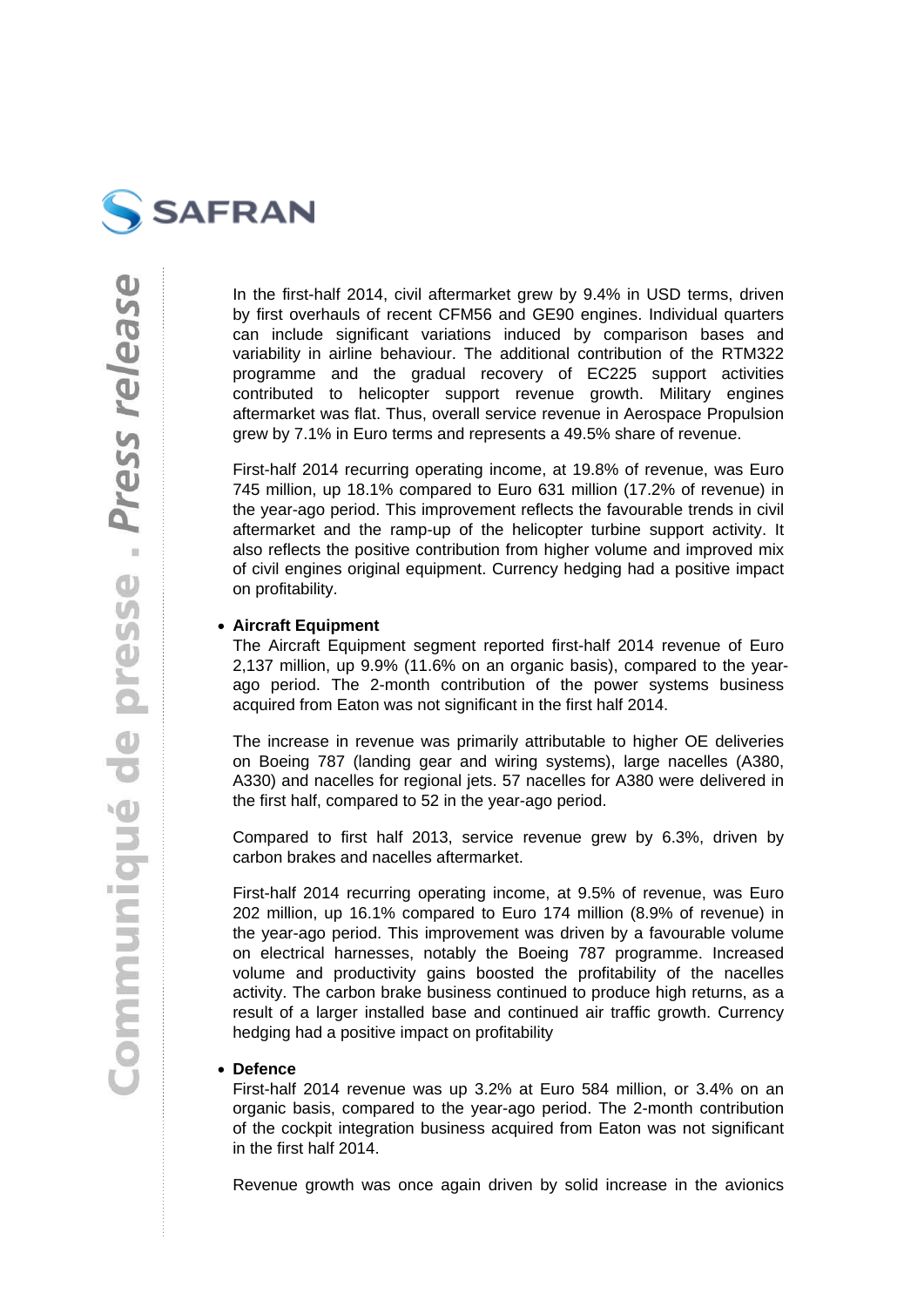activity, notably in navigation activities. Optronics revenues were stable in the first half, despite a sharp decline in the first quarter. FELIN infantry soldier equipment was delivered to two new regiments of the French Army, at the same rhythm as last year. Safran Electronics benefitted from the increasing activity linked to navigation equipment.

First-half 2014 recurring operating income, at 7.5% of revenue, was Euro 44 million a decrease of (2.2)% compared to Euro 45 million (8% of revenue) in first-half 2013 as the favourable effects of higher volume and better mix almost offset higher R&D expenses which preserve the technological edge, in a context of budgetary constraints. Avionics and Optronics maintained satisfactory levels of profitability thanks to favourable volume in navigation equipment as well as maintenance and upgrade activity on French Army FELIN equipment. The on-board electronics activity (Safran Electronics) maintained its operating breakeven level.

• Security

The Security activity reported first-half 2014 revenue of Euro 722 million, slightly down (0.3)% compared to the year-ago period. On an organic basis, it was up 5% driven by strong growth of the US Federal activity at MorphoTrust and of Government Solutions, particularly in Chile. The Detection business showed satisfactory growth in the first half. The Business Solutions activity reported a mixed performance in both banking and telecom markets. The strong increase in shipment volume was largely offset by competitive pressure on prices.

First-half 2014 recurring operating income was stable at Euro 65 million (9.0% of revenue) compared to Euro 65 million (9.0% of revenue) in firsthalf 2013. Organic growth of recurring operating income in all divisions, achieved principally through cost reductions, was offset by a negative impact of currency variations, principally CLP, BRL, INR.

### AGENDA

Q3 2014 revenue October 23, 2014

\*\*\*

Safran will host today a conference call open to analysts, investors and media at 8:30 am CET which can be accessed at +33 1 70 77 09 46 from France, +44 203 367 9453 from the UK and +1 866 907 5928 from the US. A replay will be available at +33 1 72 00 15 00, +44 203 367 9460 and +1 877 642 3018 (access code 288361#).

The press release, presentation and consolidated financial statements are available on the website at www.safran-group.com.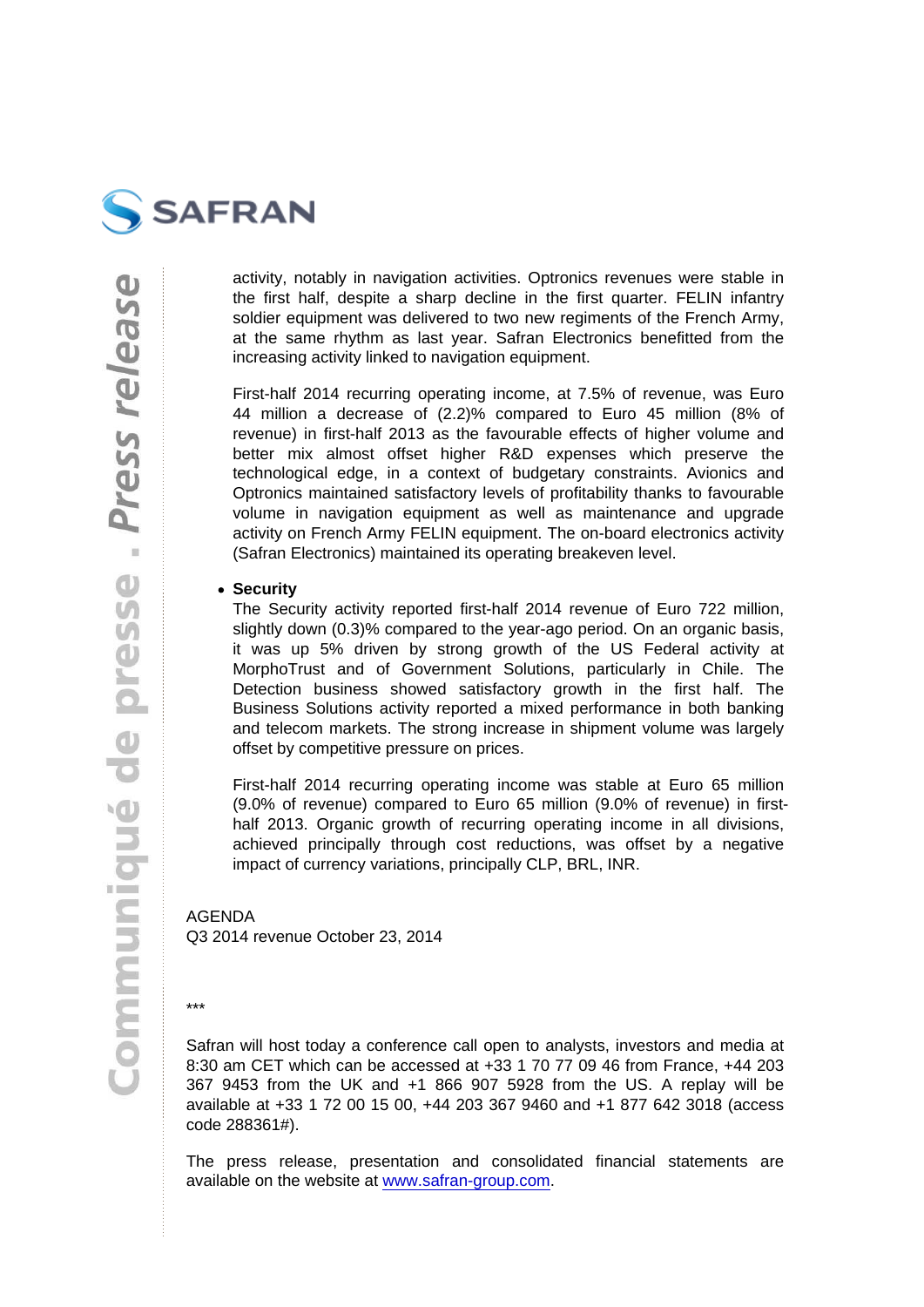

\*\*\*

# **Key figures**

The 2013 financial statements have been restated to reflect the changes induced by IFRS 11.

| <b>Adjusted income statement</b><br>(In Euro million)               | H1 2013<br>restated | H1 2014  | % change          |
|---------------------------------------------------------------------|---------------------|----------|-------------------|
| <b>Revenue</b>                                                      | 6,907               | 7,208    | 4.4%              |
|                                                                     |                     |          |                   |
| Other recurring operating income and expenses (6,087)               |                     | (6,245)  |                   |
| Share in profit from joint ventures                                 | 22                  | 18       |                   |
| <b>Recurring operating income</b>                                   | 842                 | 981      | 16.5%             |
| % of revenue                                                        | 12.2%               | 13.6%    | $1.4$ pt          |
| Other non-recurring operating income and<br>expenses                | (23)                | (10)     |                   |
| <b>Profit from operations</b>                                       | 819                 | 971      | 18.6%             |
| % of revenue                                                        | 11.9%               | 13.5%    | 1.6 <sub>pt</sub> |
| Net financial income (expense)                                      | (67)                | (11)     |                   |
| Income tax expense                                                  | (226)               | (313)    |                   |
| Share in profit from associates                                     | 10                  | 7        |                   |
| Gain on disposal of Ingenico Group shares                           | 131                 |          |                   |
| Profit for the period attributable to non-<br>controlling interests | (9)                 | (22)     |                   |
| Profit for the period attributable to owners<br>of the parent       | 658                 | 632      | (4)%              |
| EPS (in $\epsilon$ )                                                | 1.58*               | $1.52**$ | (0.06)            |

*\* Based on the weighted average number of shares of 416,151,726 as of June 30, 2013 \*\* Based on the weighted average number of shares of 416,440,876 as of June 30, 2014*

| <b>Balance sheet - Assets</b><br>(n Euro million) | Dec. 31, 2013<br>restated June 30, 201 |       |
|---------------------------------------------------|----------------------------------------|-------|
| Goodwill                                          | 3.399                                  | 3.322 |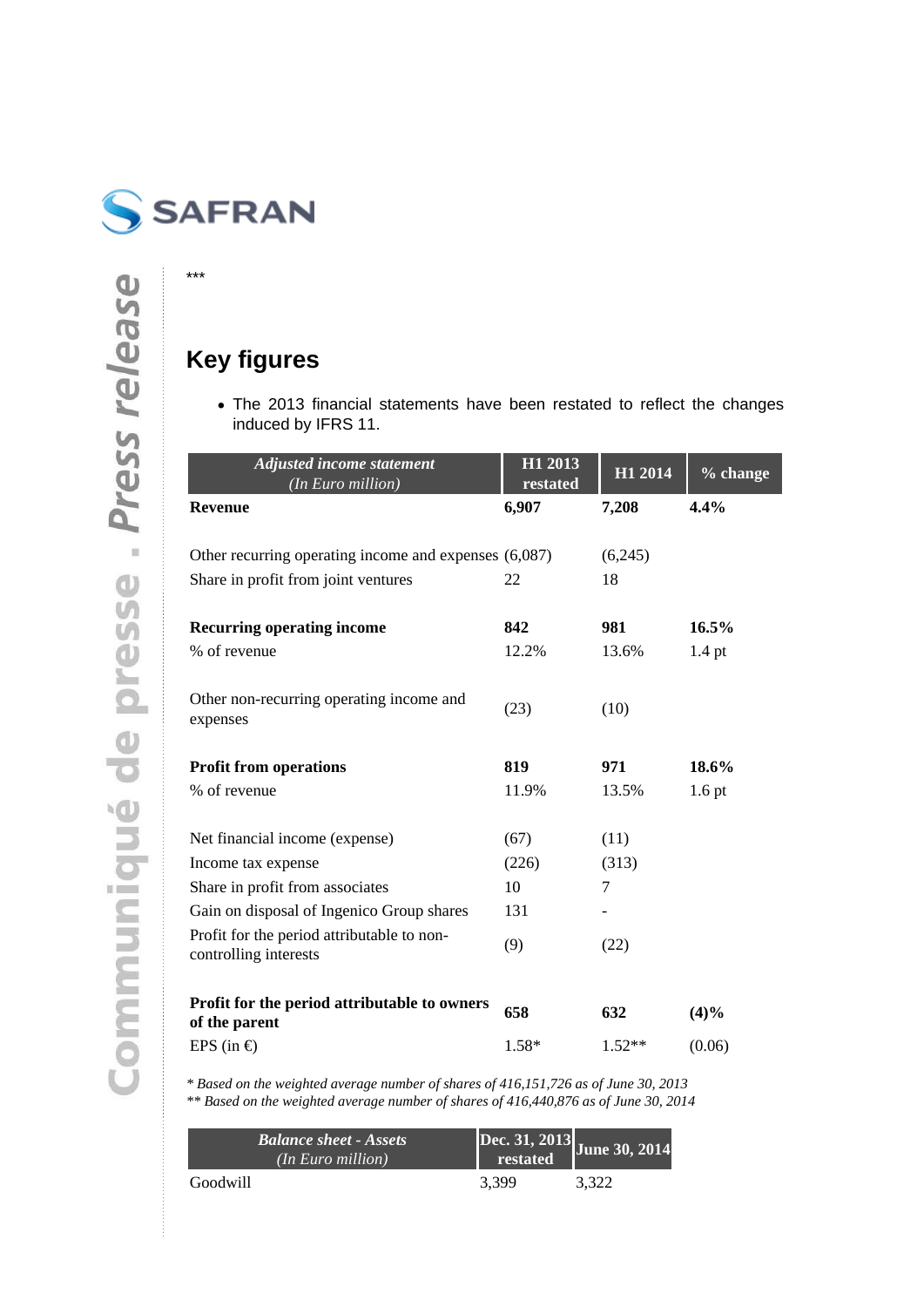

| <b>Balance sheet - Assets</b><br>(In Euro million)      |        | Dec. 31, 2013<br>restated |        | June 30, 2014 |
|---------------------------------------------------------|--------|---------------------------|--------|---------------|
| Tangible & Intangible assets                            |        | 7,083                     |        | 7,800         |
| Investments in joint ventures and associates 680        |        |                           |        | 687           |
| Other non-current assets                                |        | 585                       |        | 627           |
| Current derivatives assets                              |        | 864                       |        | 1,025         |
| Inventories and WIP                                     |        | 3,998                     |        | 4,365         |
| Trade and other receivables                             |        | 4,967                     |        | 5,331         |
| Cash and cash equivalents                               |        | 1,547                     |        | 1,523         |
| Other current assets                                    |        | 575                       |        | 641           |
| <b>Total Assets</b>                                     |        | 23,698                    |        | 25,321        |
| <b>Balance sheet - Liabilities</b><br>(In Euro million) |        | Dec. 31, 2013<br>restated |        | June 30, 2014 |
| Equity                                                  | 6,813  |                           | 7,236  |               |
| Provisions                                              | 2,958  |                           | 3,084  |               |
| Borrowings subject to sp. conditions 670                |        |                           | 669    |               |
| Interest bearing liabilities                            | 2,736  |                           | 3,320  |               |
| Non-current derivatives                                 | 36     |                           | 5      |               |
| Other non-current liabilities                           | 1,404  |                           | 1,552  |               |
| Trade and other payables                                | 8,668  |                           | 9,061  |               |
| Other current liabilities                               | 413    |                           | 394    |               |
| <b>Total Equity &amp; Liabilities</b>                   | 23,698 |                           | 25,321 |               |

| <b>Cash Flow Highlights</b><br>(In Euro mill <u>ion)</u> |         | H1 2013 FY 2013<br>restated restated | H1 2014 |
|----------------------------------------------------------|---------|--------------------------------------|---------|
| Adjusted attributable net profit                         | 658     | 1,193                                | 632     |
| Depreciation, amortization and provisions 286            |         | 654                                  | 376     |
| Others                                                   | 68      | 99                                   | 132     |
| <b>Cash flow from operations</b>                         | 1,012   | 1,946                                | 1,140   |
| Changes in working capital                               | (218)   | 174                                  | (319)   |
| Capex (tangible assets)                                  | (227)   | (489)                                | (299)   |
| Capex (intangible assets)                                | (103)   | (212)                                | (107)   |
| Capitalisation of R&D*                                   | (297)   | (720)                                | (374)   |
| Free cash flow                                           | 167     | 699                                  | 41      |
| Dividends paid                                           | (280)   | (481)                                | (276)   |
| Divestments/acquisitions and others                      | (147)   | (381)                                | (342)   |
| Net change in cash and cash equivalents (260)            |         | (163)                                | (577)   |
| Net debt at beginning of period                          | (1,057) | (1,057)                              | (1,220) |
| Net debt at end of period                                | (1,317) | (1,220)                              | (1,797) |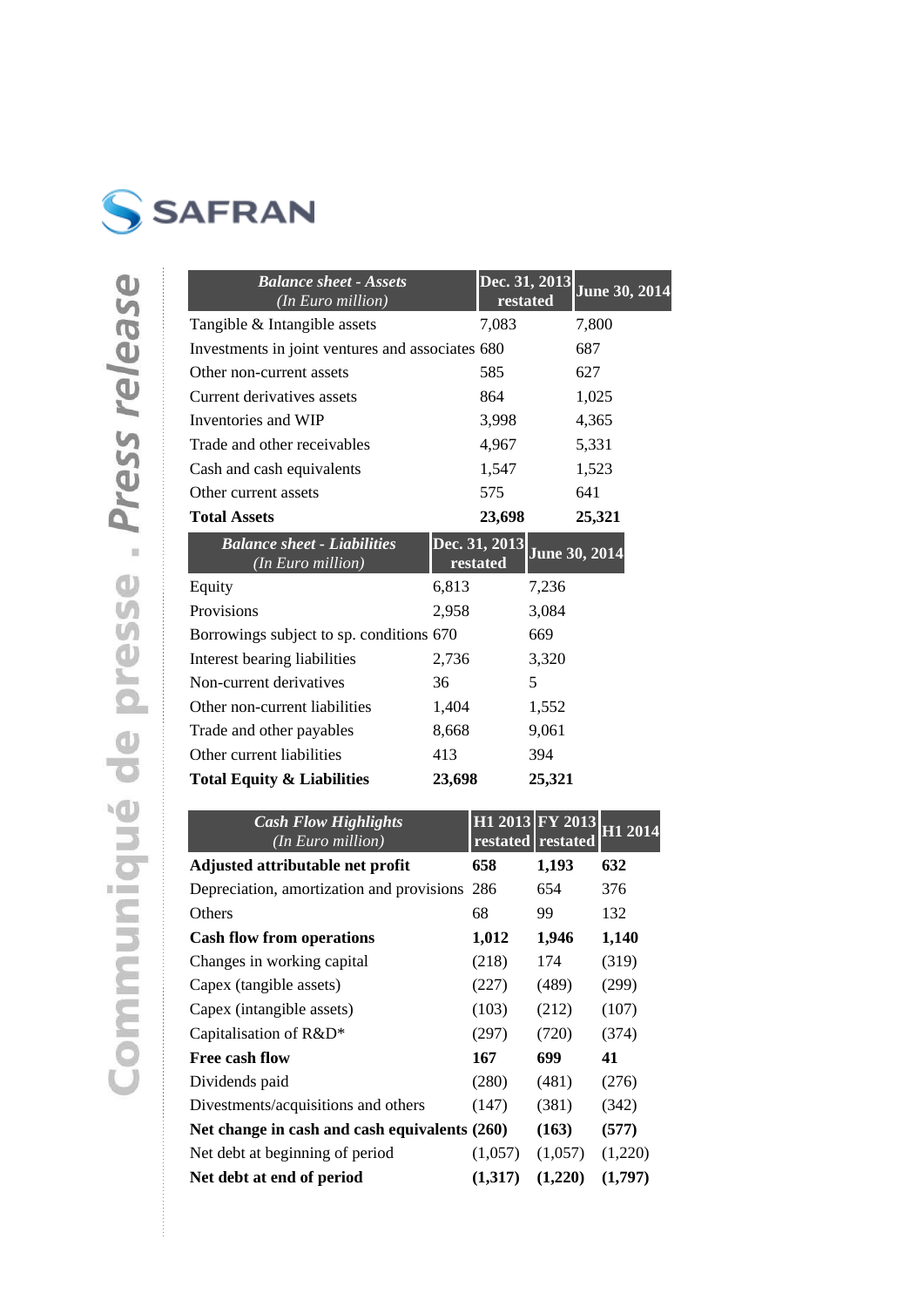

*\* In first-half 2014, this includes €(19) million in capitalized interest compared to €(7) million in firsthalf 2013*

| Segment breakdown of revenue H1 2013 H1 2014 % change<br>(In Euro million) | restated |       |        | % change<br>organic |
|----------------------------------------------------------------------------|----------|-------|--------|---------------------|
| Aerospace Propulsion                                                       | 3,671    | 3,763 | 2.5%   | 2.3%                |
| <b>Aircraft Equipment</b>                                                  | 1,945    | 2,137 | 9.9%   | 11.6%               |
| Defence                                                                    | 566      | 584   | 3.2%   | 3.4%                |
| Security                                                                   | 724      | 722   | (0.3)% | 5.0%                |
| Others                                                                     |          | 2     | na     | na                  |
| <b>Total Group</b>                                                         | 6.907    | 7.208 | 4.4%   | 5.3%                |

| <i>Segment breakdown of recurring operating income</i> $\left[\text{H1 } 2013 \right]$ $\text{H1 } 2014$ % change<br>(In Euro million) | restated |            |           |
|----------------------------------------------------------------------------------------------------------------------------------------|----------|------------|-----------|
| <b>Aerospace Propulsion</b>                                                                                                            | 631      | 745        | 18.1%     |
| % of revenue                                                                                                                           | 17.2%    | 19.8%      |           |
| <b>Aircraft Equipment</b>                                                                                                              | 174      | <b>202</b> | 16.1%     |
| % of revenue                                                                                                                           | 8.9%     | 9.5%       |           |
| <b>Defence</b>                                                                                                                         | 45       | 44         | $(2.2)\%$ |
| % of revenue                                                                                                                           | 8.0%     | 7.6%       |           |
| <b>Security</b>                                                                                                                        | 65       | 65         | $=$       |
| % of revenue                                                                                                                           | 9.0%     | 9.0%       |           |
| Others                                                                                                                                 | (73)     | (75)       | Na        |
| <b>Total Group</b>                                                                                                                     | 842      | 981        | $16.5\%$  |
| % of revenue                                                                                                                           | 12.2%    | 13.6%      |           |

| <b>Restated 2013 adjusted</b><br>revenue by quarter<br>(In Euro million) | Q1 2013<br>restated | Q2 2013<br>restated | Q3 2013<br>restated                                    | Q4 2013<br>restated | $\overline{\text{FY }2013}$<br>restated |
|--------------------------------------------------------------------------|---------------------|---------------------|--------------------------------------------------------|---------------------|-----------------------------------------|
| Aerospace Propulsion                                                     | 1,785               | 1,886               | 1,771                                                  | 2,147               | 7,589                                   |
| Aircraft Equipment                                                       | 915                 | 1,030               | 982                                                    | 1,164               | 4,091                                   |
| Defence                                                                  | 292                 | 274                 | 258                                                    | 373                 | 1,197                                   |
| Security                                                                 | 340                 | 384                 | 349                                                    | 409                 | 1,482                                   |
| <b>Others</b>                                                            | 1                   |                     | 1                                                      | $\mathfrak{D}$      | $\overline{4}$                          |
| <b>Total revenue</b>                                                     | 3,333               | 3,574               | 3,361                                                  | 4,095               | 14,363                                  |
| 2014 revenue by quarter<br>(In Euro million)                             |                     |                     | First quarter 2014 Second quarter 2014 First half 2014 |                     |                                         |
| Aerospace Propulsion                                                     | 1,825               | 1,938               |                                                        | 3,763               |                                         |
| Aircraft Equipment                                                       | 1,016               | 1,121               |                                                        | 2,137               |                                         |
| Defence                                                                  | 257                 | 327                 |                                                        | 584                 |                                         |
| Security                                                                 | 345                 | 377                 |                                                        | 722                 |                                         |
| Others                                                                   |                     | $\mathfrak{2}$      |                                                        | 2                   |                                         |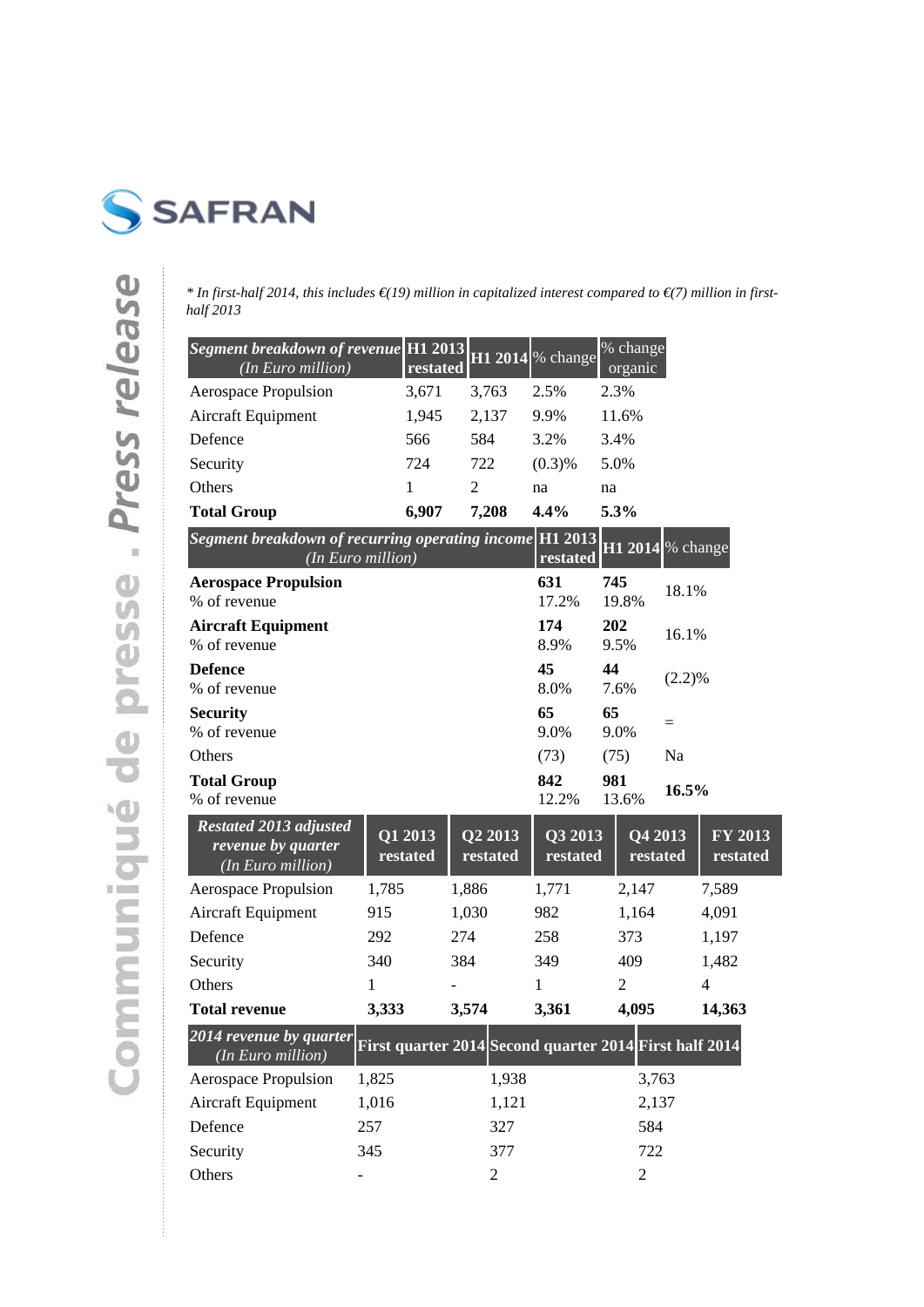

| 2014 revenue by quarter First quarter 2014 Second quarter 2014 First half 2014<br>(In Euro million) |       |                         |       |       |
|-----------------------------------------------------------------------------------------------------|-------|-------------------------|-------|-------|
| <b>Total revenue</b>                                                                                | 3,443 |                         | 3,765 | 7,208 |
| Euro/USD rate                                                                                       |       | H1 2013 FY 2013 H1 2014 |       |       |
| Average spot rate                                                                                   | 1.31  | 1.33                    | 1.37  |       |
| Spot rate (end of period) 1.31                                                                      |       | 1.38                    | 1.37  |       |
| Hedged rate                                                                                         | -29   | 128                     | -26   |       |

## **Notes**

### **[1] Adjusted data**

To reflect the Group's actual economic performance and enable it to be monitored and benchmarked against competitors, Safran prepares an adjusted income statement alongside its consolidated financial statements.

Safran's consolidated income statement has been adjusted for the impact of:

- purchase price allocations with respect to business combinations. Since 2005, this restatement concerns the amortization charged against intangible assets relating to aircraft programmes revalued at the time of the Sagem-Snecma merger. With effect from the first-half 2010 interim financial statements, the Group has decided to restate the impact of purchase price allocations for business combinations. In particular, this concerns the amortization of intangible assets recognized at the time of the acquisition, and amortized over extended periods, due to the length of the Group's business cycles, along with the gain resulting from the remeasurement of the Group's previously held interests in a business combination achieved in stages.
- the mark-to-market of foreign currency derivatives, in order to better reflect the economic substance of the Group's overall foreign currency risk hedging strategy:

- revenue net of purchases denominated in foreign currencies is measured using the effective hedged rate, i.e., including the costs of the hedging strategy,

- all mark-to-market changes on foreign currency derivatives hedging future cash flows are neutralized.

H1 2014 reconciliation between consolidated income statement and adjusted consolidated income statement:

| H1 2014  | Consolidated | Currency hedging | <b>Business combinations</b> | Adjusted |
|----------|--------------|------------------|------------------------------|----------|
| (In Euro | data         |                  |                              | data     |
| million) |              |                  |                              |          |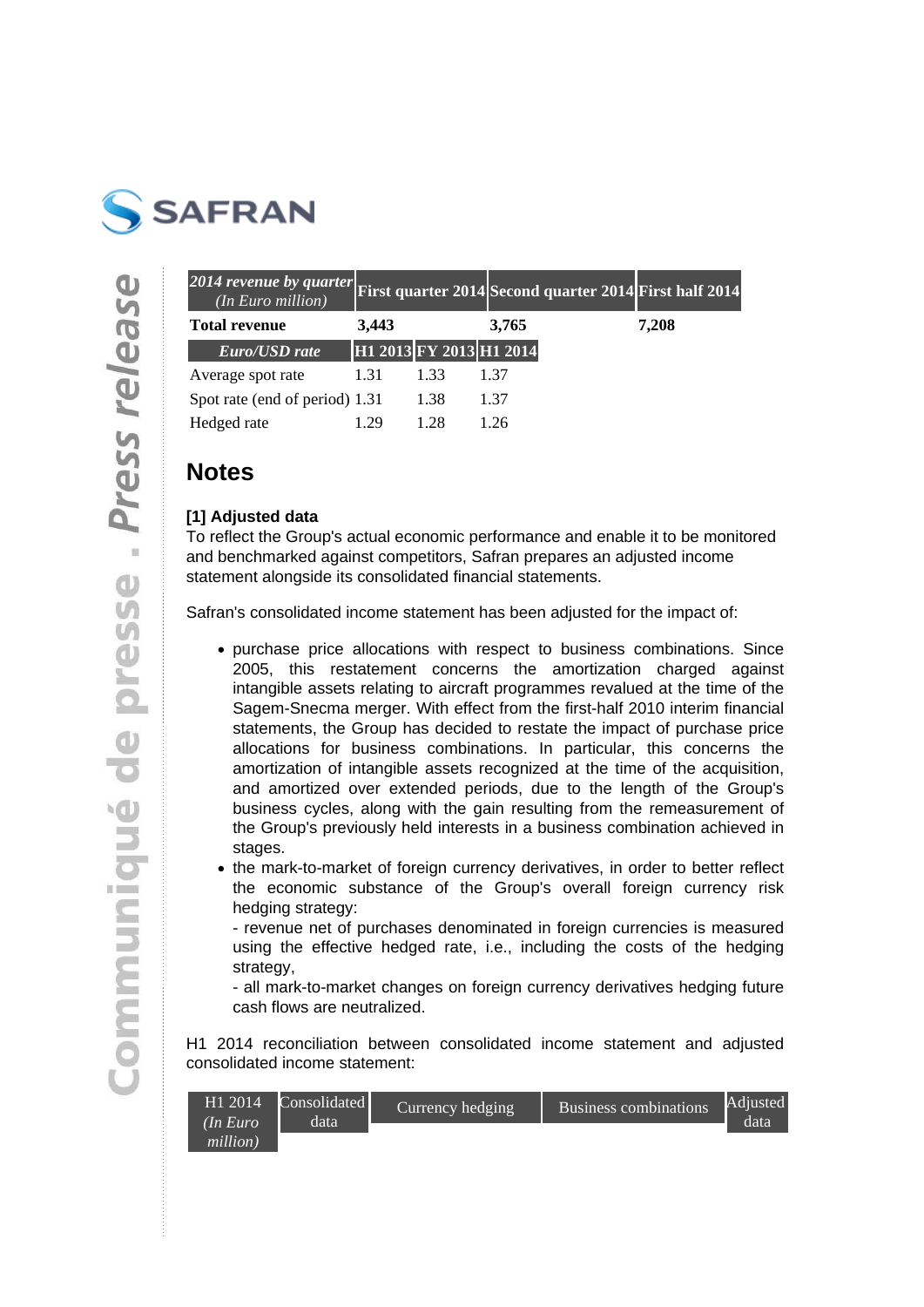

| emeasuremen<br>of revenue                                      | Deferred<br>hedging<br>gain / loss | <b>Amortization</b><br>of intangible<br>assets - Sagem-<br>Snecma merger combination | <b>PPA</b><br>impacts -<br>other<br>business |      |      |         |
|----------------------------------------------------------------|------------------------------------|--------------------------------------------------------------------------------------|----------------------------------------------|------|------|---------|
| <b>Revenue</b>                                                 | 6,972                              | 236                                                                                  |                                              |      |      | 7,208   |
| Other<br>operating<br>income and<br>expenses                   | (6,408)                            | (7)                                                                                  | 15                                           | 74   | 81   | (6,245) |
| Share in<br>profit from<br>joint<br>ventures                   | 18                                 |                                                                                      |                                              |      |      | 18      |
| <b>Recurring</b><br>operating<br>income                        | 582                                | 229                                                                                  | 15                                           | 74   | 81   | 981     |
| Other non-<br>recurring<br>operating<br>income and<br>expenses | (10)                               |                                                                                      |                                              |      |      | (10)    |
| Profit (loss)                                                  |                                    |                                                                                      |                                              |      |      |         |
| from<br>operations                                             | 572                                | 229                                                                                  | 15                                           | 74   | 81   | 971     |
| Cost of debt (21)                                              |                                    |                                                                                      |                                              |      |      | (21)    |
| Foreign<br>exchange<br>gains<br>(losses)                       | 455                                | (229)                                                                                | (206)                                        |      |      | 20      |
| Other<br>financial<br>income and<br>expense                    | (10)                               |                                                                                      |                                              |      |      | (10)    |
| Financial                                                      |                                    |                                                                                      |                                              |      |      |         |
| income<br>$(\text{loss})$                                      | 424                                | (229)                                                                                | (206)                                        |      |      | (11)    |
| Income tax<br>expense                                          | (335)                              |                                                                                      | 81                                           | (29) | (30) | (313)   |
| Share in<br>profit from<br>associates                          | 7                                  |                                                                                      |                                              |      |      | 7       |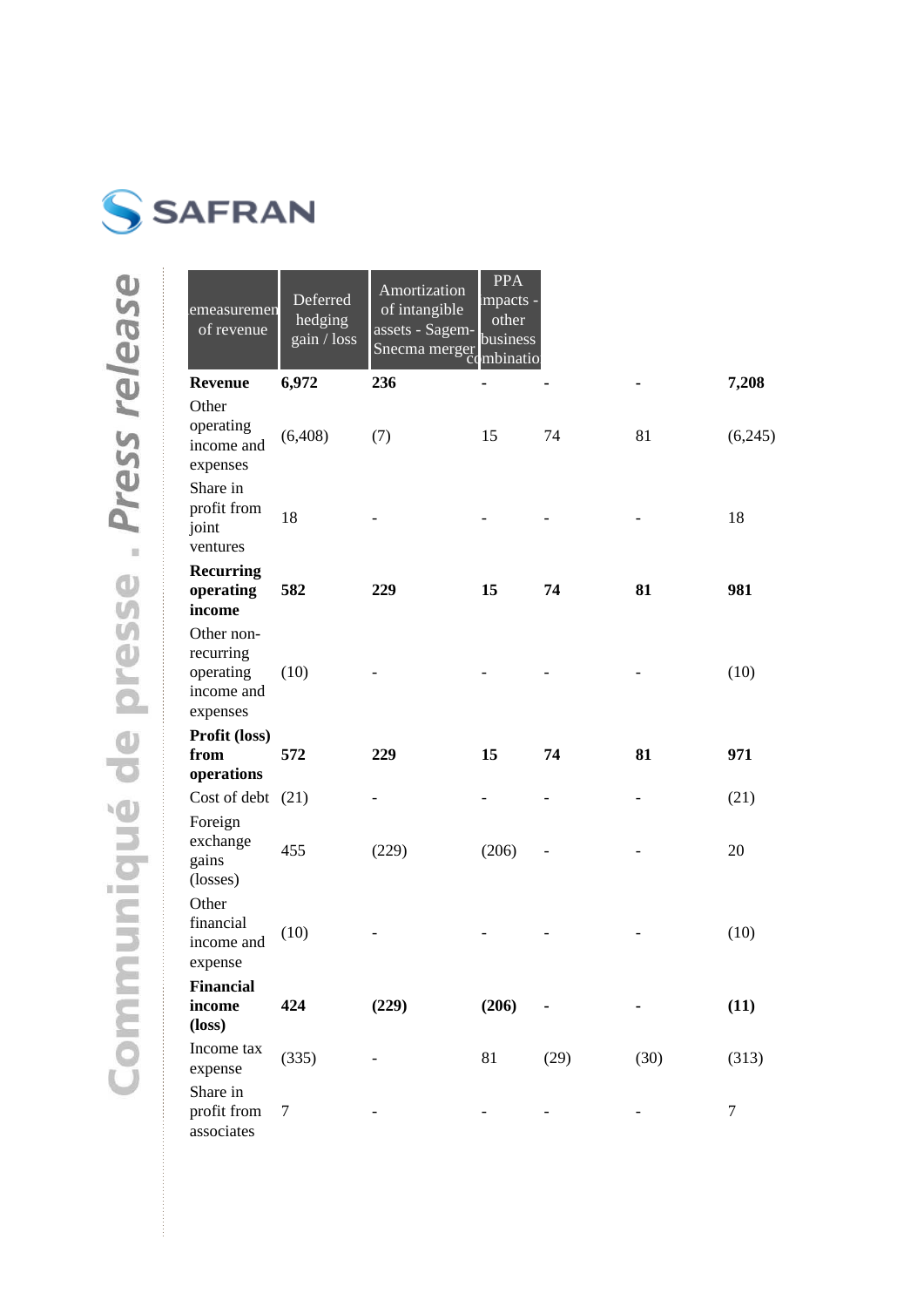

| emeasuremen<br>of revenue                                  | Deferred<br>hedging<br>gain / loss | Amortization<br>of intangible<br>assets - Sagem-<br>Snecma merger<br>C) | <b>PPA</b><br>impacts -<br>other<br>business<br>mbinatio |     |    |      |
|------------------------------------------------------------|------------------------------------|-------------------------------------------------------------------------|----------------------------------------------------------|-----|----|------|
| Profit (loss)<br>from<br>continuing<br>operations          | 668                                |                                                                         | (110)                                                    | 45  | 51 | 654  |
| <b>Attributable</b><br>to non-<br>controlling<br>interests | (18)                               |                                                                         | (3)                                                      | (1) |    | (22) |
| <b>Attributable</b><br>to owners<br>of the<br>parent       | 650                                |                                                                         | (113)                                                    | 44  | 51 | 632  |

Readers are reminded that only the consolidated financial statements are reviewed by the Group's statutory auditors. The consolidated financial statements include revenue and operating profit indicators set out in the adjusted data in Note 5, "Segment information" of the half-year consolidated financial statements.

Adjusted financial data other than the data provided in Note 5, "Segment information" of the consolidated financial statements, are subject to verification procedures applicable to all of the information provided in the half-year financial report.

### **[2] Recurring operating income**

In order to better reflect the current economic performance, this subtotal named "recurring operating income" excludes income and expenses which are largely unpredictable because of their unusual, infrequent and/or material nature such as: impairment losses/reversals, capital gains/losses on disposals of operations and other unusual and/or material non operational items.

### **[3] Civil aftermarket** (expressed in USD)

This non-accounting indicator (non-audited) comprises spares and MRO (Maintenance, Repair & Overhaul) revenue for all civil aircraft engines for Snecma and its subsidiaries and reflects the Group's performance in civil aircraft engines aftermarket compared to the market.

\*\*\*\*\*

**Safran** is a leading international high-technology group with three core businesses: Aerospace (propulsion and equipment), Defence and Security. Operating worldwide, the Group has 66,300 employees and generated sales of 14.4 billion euros\* in 2013. Working alone or in partnership, Safran holds world or European leadership positions in its core markets. The Group invests heavily in